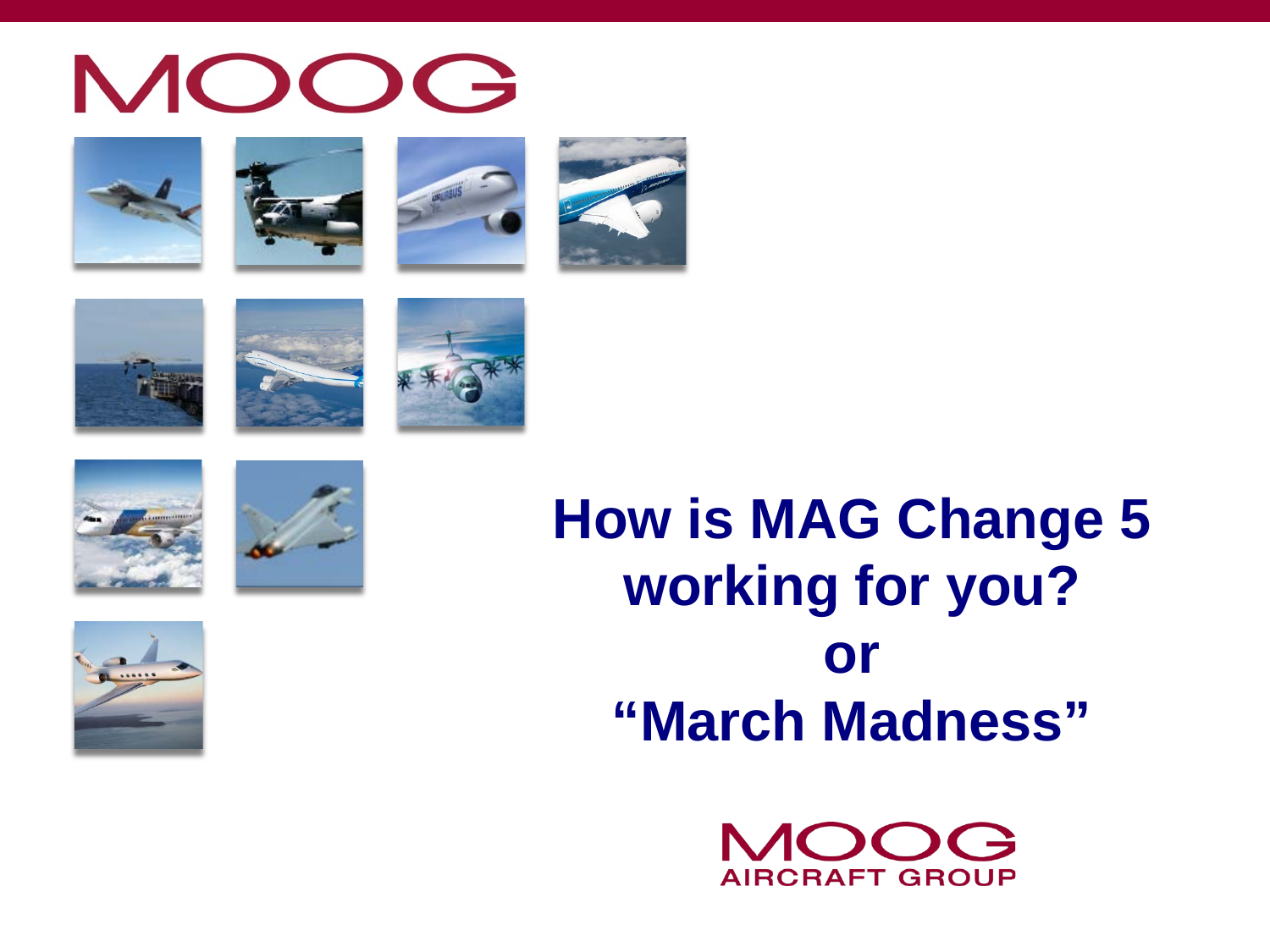#### **How is MAG Change 5 working for you? AIRCRAFT GROUP**

- Regulator
- **Commercial**
- **Operational**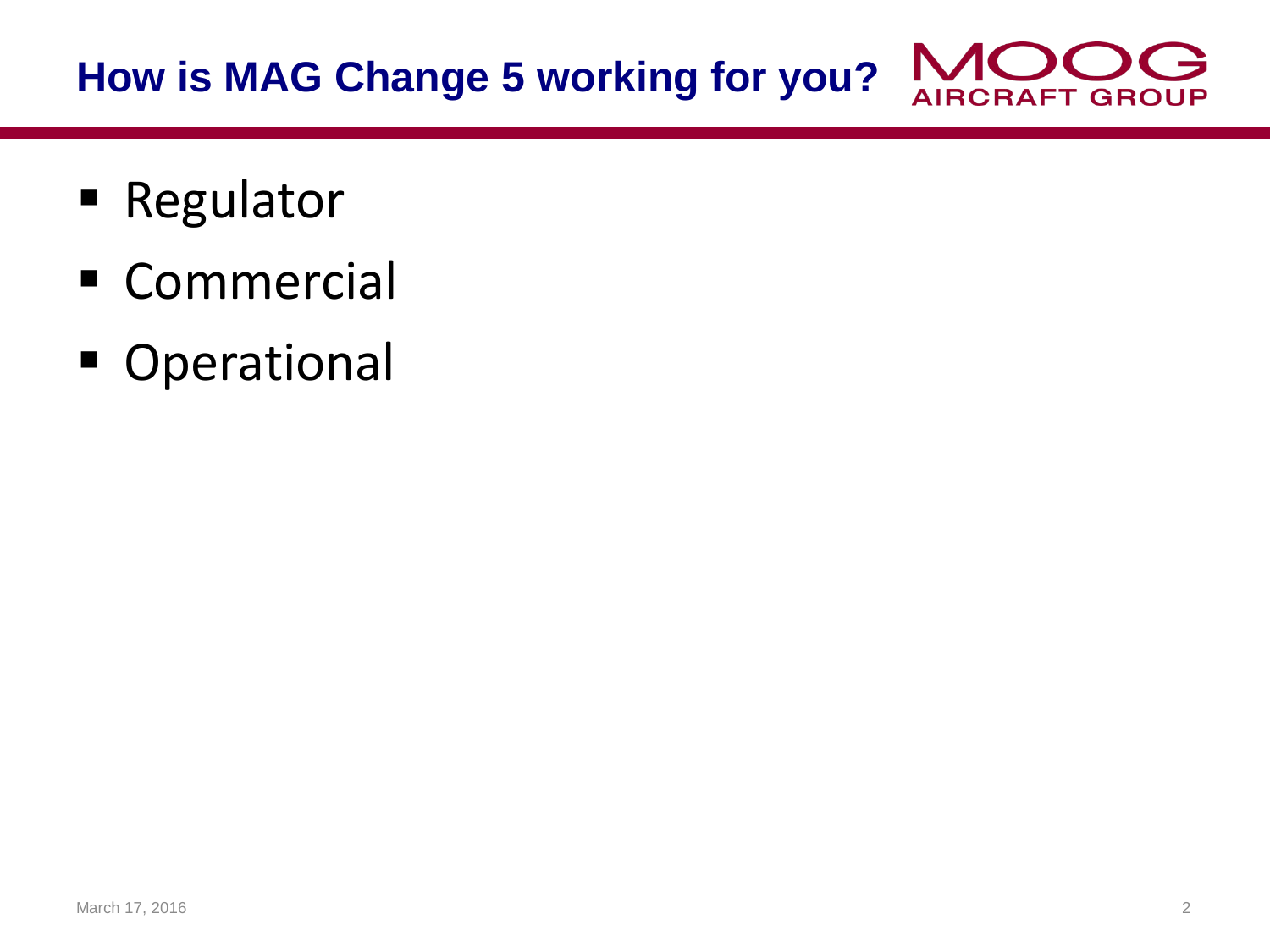#### **Regulator**



- No guidance from DC on how to implement a section 21.137(o) program
- Seen the AC, but there is no information on how to implement or oversee the activity
- No training for the Principal Inspectors
- Recommends using the DMIRs
- Will have to validate your training to determine if it meets the requirements of a DMIR
- Will need to come and interview Moog inspectors on a recurring basis (just like DMIRs)
- No one else is pursuing the section 21.137(o) option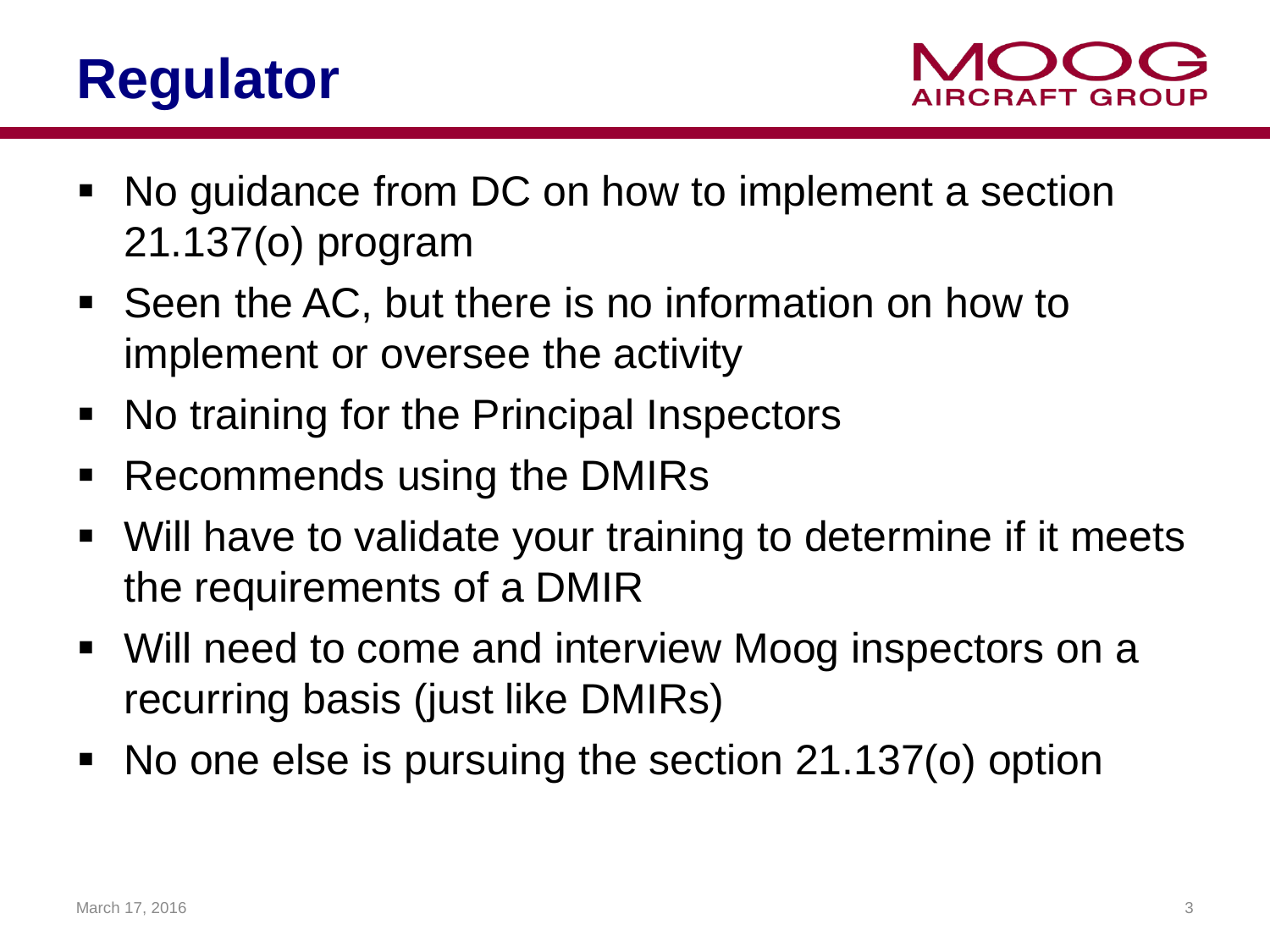### **Commercial**



- The requirement is not compatible with existing commercial contracts
- Recommend you stock pile an inventory of spares until we figure this out
- TC holders have been slow to respond
- Will consider PMA on a case by case basis
- Willing to add staff as ODA Unit Members (must meet the requirements of a DMIR)
- Our MIDO will not let us issue a DSA because we have ODA (must use the ODA system)
- Some TC holders are from foreign countries and do not know how to extend their authority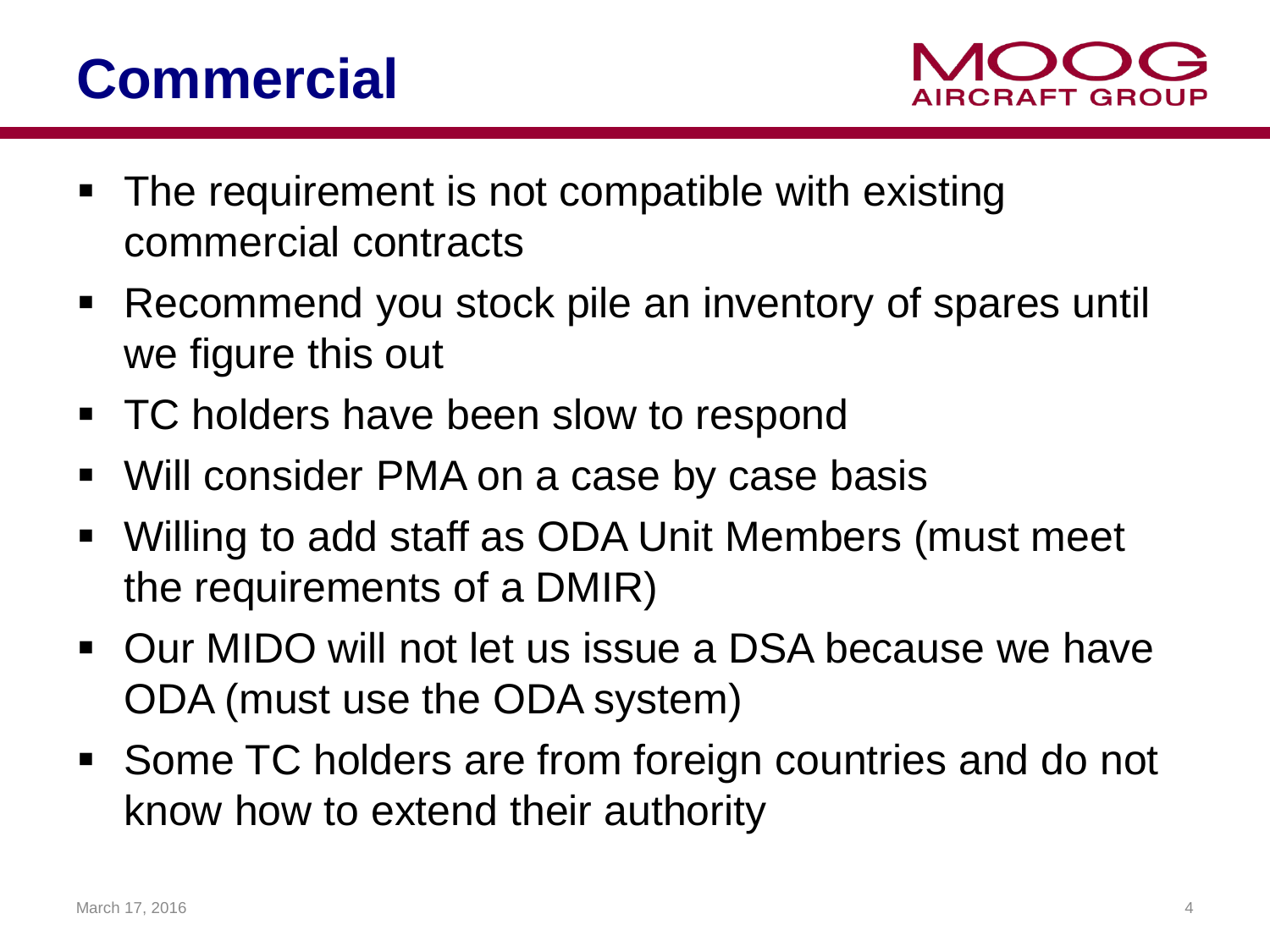#### **Operational**



- Dated ERP systems that are difficult to modify
- Supporting a 24/7 operation in multiple locations
- **IDENT** Identification of all the active components
- **Nultiple levels of management control**
- The same part a stock clerk previously issued now requires a DMIR level inspector (increased costs with no increase in safety)
- **Foreign suppliers sending piece parts to a foreign repair** station in another country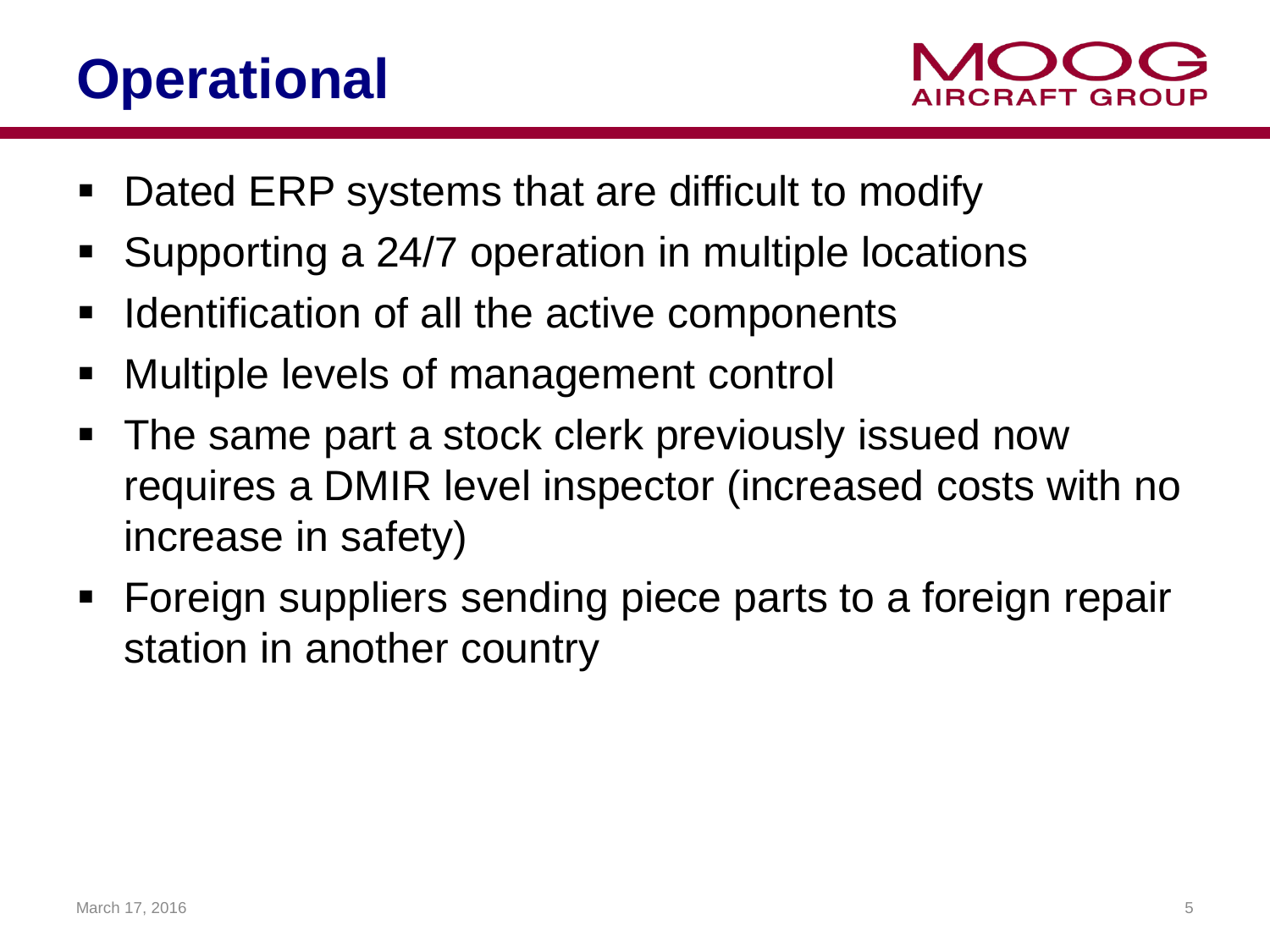

# **Discussion**